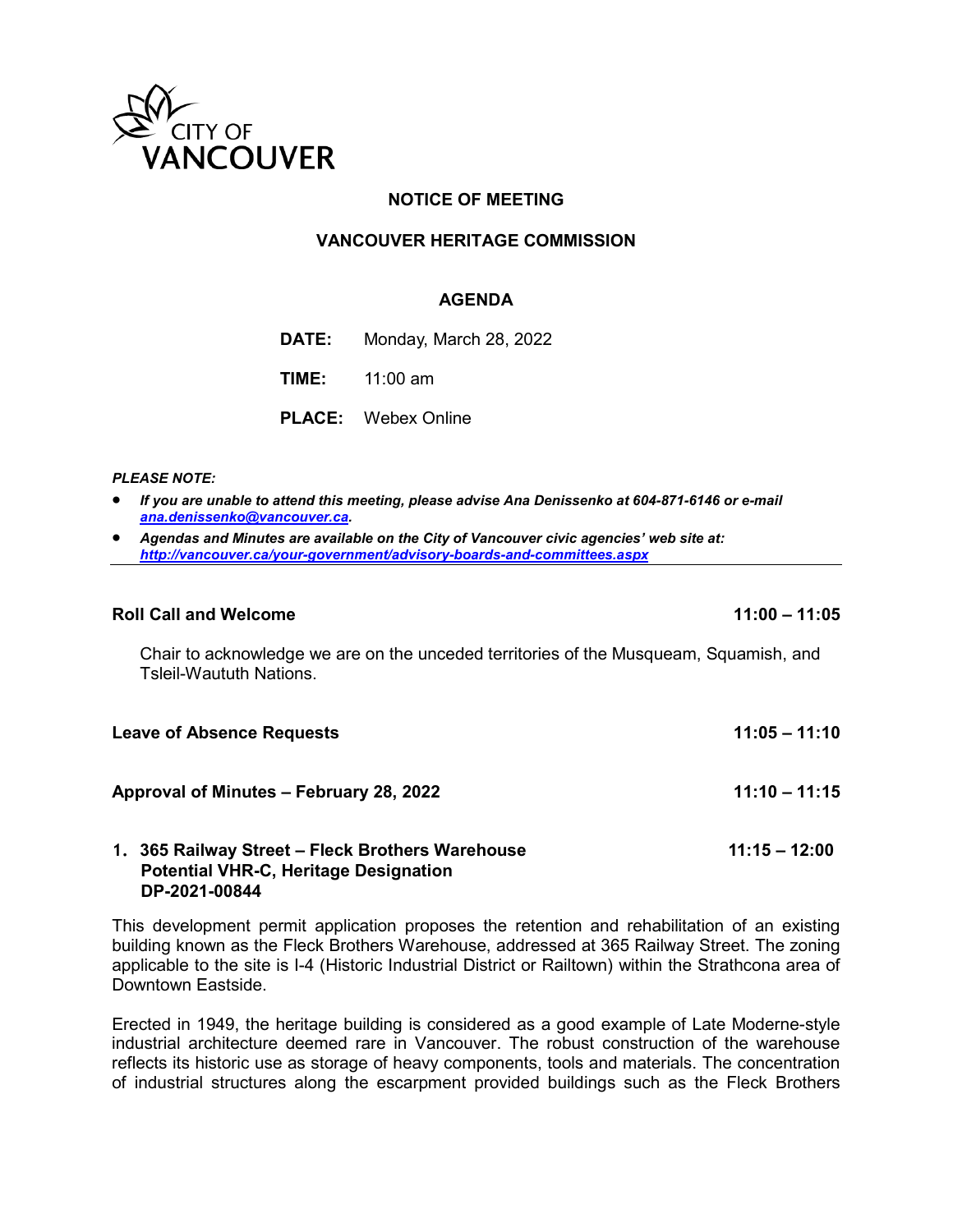Warehouse an advantageous access to both transcontinental railways and trans-Pacific shipping, with the rear of the warehouses backing directly onto the CPR main line.

The architectural drawings and Design Rationale were prepared by Perkins & Will (August 2021), including the Heritage Conservation Plan by Donald Luxton & Associates (August 2021). The proposal is to preserve the existing concrete structure in place, and to rehabilitate the building with a four-storey mass timber addition that is supported by the existing structural grid. Alterations to the existing openings of the historic front façade are proposed to provide updated storefront that improves accessibility and visibility from the street.

The applicant is seeking to add the Fleck Brothers Warehouse to the Vancouver Heritage Register (in 'C' evaluation category), and to designate the exterior and structure of the heritage building, with compensation in the form of extra density of up to 10% beyond the maximum permitted within the zone (from 5.0 to 5.5 FSR).

### **Issues:**

- 1. Proposed level of structural retention, and consistency of conservation procedures proposed in the Conservation Plan with Standards & Guidelines (in particular those procedures developed for treatment of character-defining elements).
- 2. Compatibility of the new addition with the retained concrete walls of the heritage building.
- 3. Designation of the heritage building, and justification of density bonus of up to 10%, as compensation for designation.
- **Staff:** Elijah Sabadlan, Heritage Planner Carl Stanford, Development Planner Cody Profili, Project Coordinator
- **Applicant:** Quinn Macaskill, Allied Properties REIT Powell Talverdi, Allied Properties REIT John Lindsay, Allied Properties REIT Hugh Clark, Allied Properties REIT Alysia Baldwin, Perkins+Will Canada Architects Ryan Bragg, Perkins + Will Canada Architects Donald Luxton, Donald Luxton & Associates Inc

**Attachments:** Architectural Drawings, Design Rationale, and Conservation Plan

# **2. Commemoration Framework Presentation**

**12:00 – 1:00** 

The City of Vancouver and Vancouver Park Board are in the concept stage of the development of a proposed Commemoration Framework. Throughout extensive consultation on multiple policies and projects, we have heard communities share that existing policies in municipalities worldwide are not equipped to support truth and reconciliation, decolonization, or cultural redress in commemorative works, or to centre artist-driven and community-engaged practices. Communities have expressed concerns that this results in uneven commemorative landscapes that do not represent an accurate, equitable, or full picture of Vancouver's histories and communities. The proposed framework would guide the review and development of